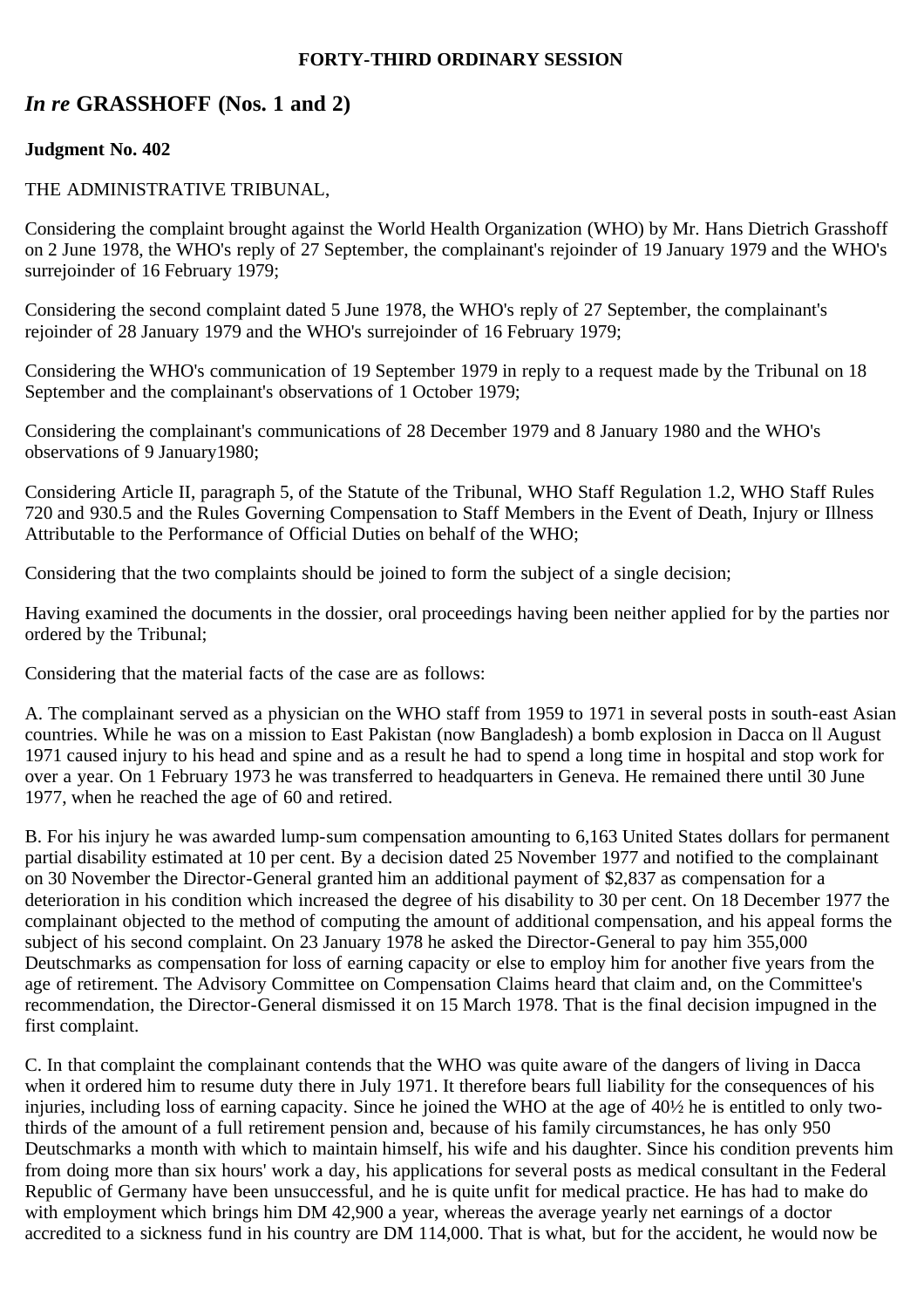earning. The rules on service-incurred accidents which were applied to his case cover only accidents which may occur in ordinary circumstances and indeed all staff members must incur the risk of such accidents, but the circumstances of his own case were quite extraordinary and the WHO was grossly negligent in wittingly exposing him to the serious dangers of the civil war caused by the secession of East Pakistan. The complainant takes the view that the decision to grant him no compensation whatsoever for the loss of earning capacity is at variance with the rules establishing and putting into effect the WHO's scheme for compensation of service-incurred accidents and occupational diseases. Those rules, which are appended to the complaint, lay down the principle that compensation shall be paid for loss of earning capacity from which a staff member is suffering when he leaves the WHO.

D. In the claims for relief in his first complaint the complainant asks the Tribunal to order the WHO to pay him DM 373,987 as damages for loss of earning capacity between the ages of 60 and 65. That sum is calculated on the basis of a doctor's average yearly earnings in the Federal Republic (DM 114,000). To the sum of DM 57,000 payable in respect of the period of six months during which he remained unemployed after retirement is added the sum of DM 316,987, which represents the difference between a doctor's average earnings and his own actual earnings from his employment over the last four-and-a-half years. Alternatively, if the WHO prefers, it may reinstate him in his former post and employ him up to the age of 65.

E. In its reply the WHO cites paragraph 11 of the Rules Governing Compensation to Staff Members in the Event of Death, Injury or Illness Attributable to the Performance of Official Duties on behalf of the WHO. According to that paragraph, any staff member who suffers from continuing partial invalidity affecting his professional ability when he leaves the service of the Organization is entitled to such proportion of the disability pension provided for in paragraph 10 (total invalidity) as corresponds to the degree of his invalidity. Paragraph 12 relates to the assessment of the degree of invalidity, and paragraph 13 to the adjustment of a salary in the event of the reinstatement of the staff member in a United Nations organisation. Paragraph 14 lays down the compensation payable for loss of function. That is all the rules say. The pension payable by the Pension Fund, the amount of which depends on the level of salary during years of service and on duration of service, is the only social security benefit which, on retirement, a staff member may claim under the Staff Regulations and Staff Rules. In particular, the WHO is under no duty to compensate a staff member on retirement for loss of earning capacity. The Organization contends that there was nothing irresponsible about ordering the complainant to resume duty in Dacca in July 1971. On 21 June 1971 it had been informed by the permanent representative of the United Nations Development Programme (UNDP) that the Secretary-General of the United Nations had agreed to the Government's request that all United Nations experts should resume duty in East Pakistan. The rule is that experts remain at the duty station for as long as is appropriate in view of the security measures taken by the host government and the arrangements made by the United Nations Secretary-General to facilitate their work. The WHO argues that to establish its quasi-tortious liability, the complainant must prove that by some act or omission it showed wilful or negligent disregard of the consequences. But it did not. Lastly, although a staff member's appointment may indeed be extended until he reaches the age of 65, the decision is a matter for the Director-General's discretion. The complainant's claim for a lump-sum payment of DM 373,987 is excessive. In the first place, if he were awarded a life annuity in compensation for partial invalidity causing a 25 per cent reduction in earning capacity, it would amount to \$6,830 a year, or a sum equivalent to an actuarial lump-sum payment of only \$74,628. Secondly, if the Tribunal awarded the complainant damages for invalidity, it would be for the Director-General to decide whether the damages should be paid in the form of a lump-sum or an annuity, and the amount would have to be calculated in accordance with actuarial equivalents.

F. In his rejoinder the complainant continues to maintain that the WHO was at fault in forcing him to go back to Dacca. Because of hostilities the Government of Pakistan was unable to ensure the safety of experts. It was only after a visit lasting a few hours that the permanent representative of the UNDP concluded that the general state of affairs was normal. The WHO was under a duty to satisfy itself that there were no risks for its expert, particularly since it had itself actually drawn his attention to the danger, which, from press and other reports, was in any case a matter of public knowledge. The WHO was also negligent in failing to take out special accident insurance for experts exposed to unusual risks. Moreover, the complainant was engaged in the campaign against malaria and it was quite obvious that he could not work properly in 1971, so that he was sent into danger for nothing. The Rules on compensation cover only ordinary risks, and the WHO ought to have given effect to Resolution No. 97 adopted by the First World Health Assembly which recommended providing broader insurance for dangerous assignments. The WHO failed to do so. The complainant concludes that the rules do not really cover his case. The WHO is under a duty to compensate him for the injury he suffered because of its serious negligence in heedlessly sending him to Dacca. It admits that the Director-General is authorised to employ him up to the age of 65 and he fails to see why, in view of his competence, which no one denies, it does not merely consent to employ him. That would cost it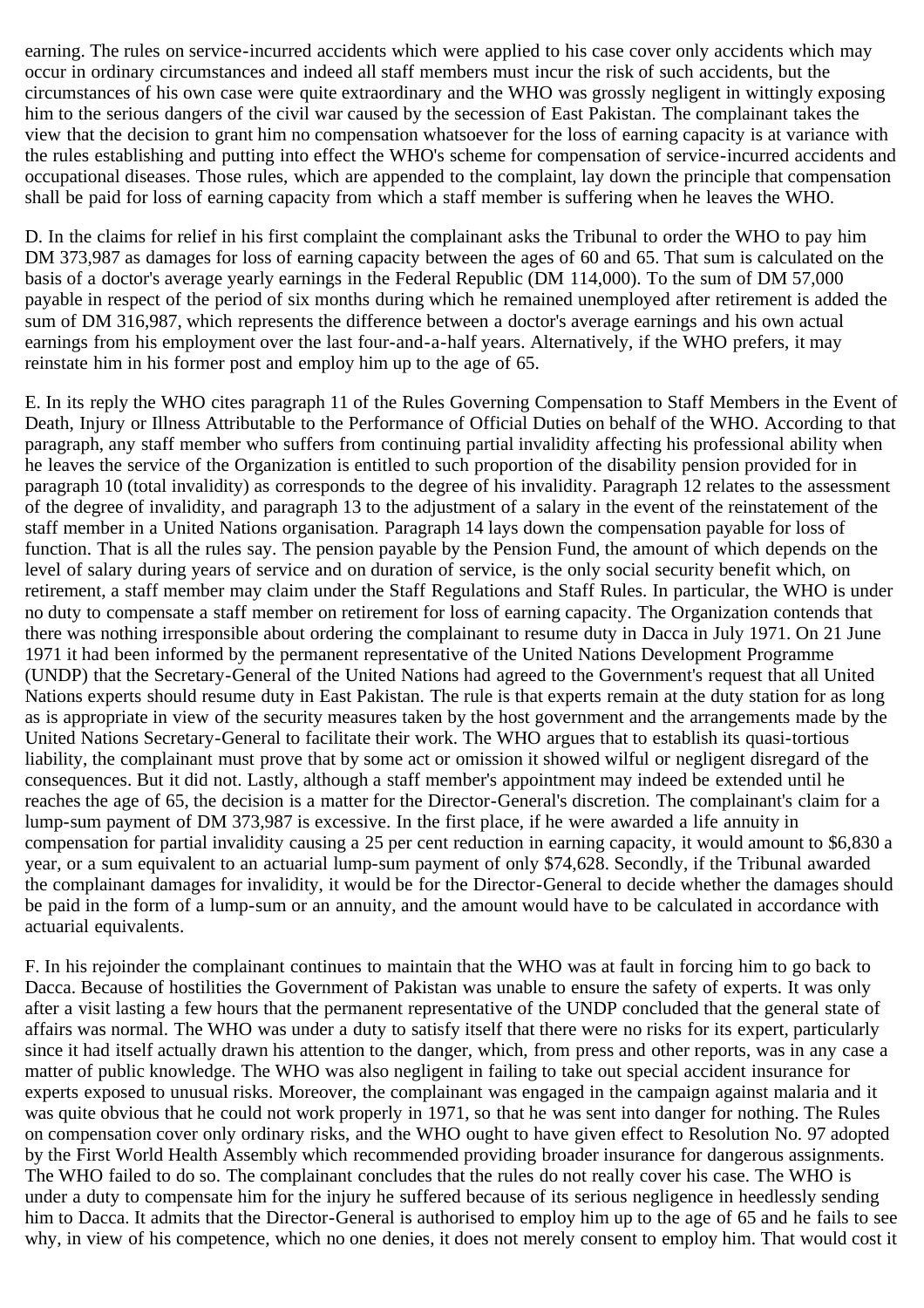nothing and discharge in full its obligations towards him. He presses his claim for reinstatement and says that if he obtained a post the amount of damages he claims would be reduced so as to compensate him only for unemployment during the period since he retired. Lastly, he will not otherwise consent to any reduction in the amount of damages he is claiming: the amount is small since it is equivalent merely to the average earnings of an accredited doctor over five years; but, more important still, it is compensation for the consequences of the WHO's serious negligence.

G. In its surrejoinder the WHO repeats its contention that the decision to send the complainant back to Dacca was not arbitrary, but based on a report received from those on the spot and on a recommendation from the UNDP. It fully realises that expert missions may be hazardous and that indeed is why the compensation scheme was introduced. But, even if it had been negligent and irresponsible - as the complainant believes it was - that would make no difference: the Staff Regulations and Staff Rules make no provision for the payment of compensation for the consequences of the WHO's negligence. The benefits provided for under the compensation scheme for staff members suffering from invalidity or loss of function are generous enough. Moreover, despite the accident the complainant was fit to continue to serve the WHO normally until the age of retirement.

H. The Advisory Committee on Compensation Claims found that as a result of the injury he had sustained in Dacca he was suffering from 10 per cent impairment of function in the cervical and lumbar regions, as had appeared from the findings of a medical examination carried out at the end of 1972. On 1 February 1973 the complainant was awarded, as is said in B above, lump-sum compensation amounting to \$6,163. On 30 November 1977, five months after he had retired, the WHO informed him that his state of health had been reviewed by the Advisory Committee on Compensation Claims and that the Committee had concluded, in view of the deterioration in his condition, that he was now suffering from 30 per cent impairment of function. He would be paid further compensation amounting to \$2,837, calculated in accordance with the rules in force at the date of the accident. The complainant was astonished that the amount should be so small, and on 18 December 1977 asked for an explanation. In a reply dated 9 January 1978 he was informed that the calculation had been made as follows: the sum of \$6,163, which had already been paid to him, had been deducted from the amount of the compensation which he would have received in 1973 had his invalidity then been determined at 30, and not 10, per cent. The complainant wished to appeal and wrote to the secretary of the headquarters Board of Inquiry and Appeal. The secretary informed him that he should appeal to the Tribunal directly.

I. In his second complaint the complainant contends that the method of calculation indicated in the letter of 9 January 1978 was wrong and illogical. It is only reasonable to apply the schedule in force at the time when the accident occurred in determining the degree of invalidity which it caused. But his own case is different: four-anda-half years after the original assessment the degree of his invalidity was found to be 20 per cent greater, the reason being that during that period his condition had grown worse. Since 1975, owing to the decline in the value of the United States dollar, the schedule had been adjusted, and benefits are now expressed as percentages of pensionable remuneration, which, in turn, has been adjusted to the cost of living. What should have been applied was the schedule in force at the time when his condition was found to have deteriorated. There is nothing in the WHO Manual which precludes that logical method of calculation.

J. The complainant accordingly asks the Tribunal to order that the additional 20 per cent loss of function should be compensated according to the schedule of 15 December 1975.

K. In its reply the WHO argues that lump-sum compensation for "permanent loss of a member or function"(Section III, paragraph 14, of the Rules on compensation) has to be distinguished from an invalidity benefit in the form of an annuity. The lump-sum benefit constitutes a final settlement which cannot later be adjusted even if, for example, a loss of function is partly diminished. Accordingly, the WHO is justified in taking a restrictive attitude towards a claim for an increase in the lump-sum benefit even if medical reassessment reveals that the impairment of function has increased since the payment of that sum. That is why the WHO recalculated the amount of the lump sum on the basis of the schedule in force at the time of the accident.

L. In his rejoinder the complainant observes that, in recalculating the lump sum on the basis of that schedule, the WHO merely followed the rules of the accident insurance scheme with which it is itself insured, even though it was not obliged to do so by any provision of its rules relating to compensation for loss of function. That recalculation would have been correct had a mistake been made in 1973, and had the degree of invalidity been 30 instead of 10 per cent at that time. But in fact it is wrong, because the determination of 10 per cent invalidity was correct in 1973: what happened was that his condition steadily deteriorated until 1975. The result of the incorrect calculation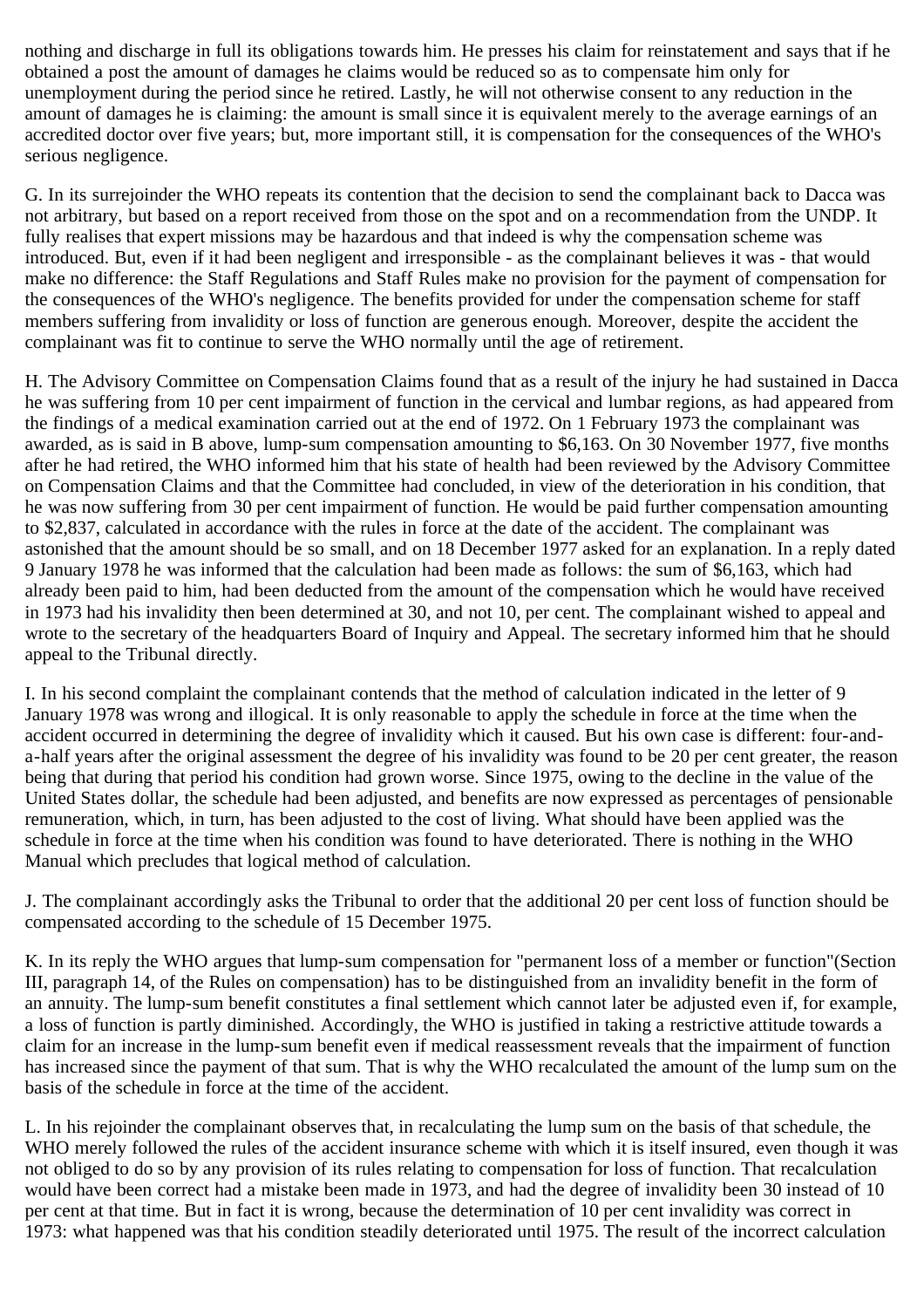is that he originally received 23,420 Swiss francs as compensation for 10 per cent invalidity and only 6,298 Deutschmarks in 1977 for the further 20 per cent invalidity. The WHO is mistaken in contending that it is a matter of adjusting the amount of the lump sum originally paid. The Advisory Committee itself recommended paying him "a supplementary amount of compensation" for loss of function. It is thus a matter of paying further compensation, not of adjusting the original amount. The correct procedure would therefore be to deduct the amount paid in 1973 from the amount calculated on the basis of 30 per cent invalidity in 1977.

M. In its rejoinder the WHO maintains that the increase of a lump-sum benefit as a result of the reassessment of loss of function is an exceptional procedure and that it was therefore justified in taking its restrictive approach.

N. In accordance with Article 9.2 of the Rules of Court the Tribunal requested the WHO on 18 September 1979 to file an additional statement explaining what bearing the motor accident in which the complainant was involved while on service on 17 February 1968 had had on the chronic invalidity from which he was suffering by reason of the accident of 11 August 1971. In its reply the WHO supplies copies of the medical reports relating to the two accidents and states that account was taken of their sequelae in determining the degree of the complainant's invalidity both in 1973 and 1977. The complainant finds that statement misleading since the two assessments were made after the second accident and it is therefore impossible to tell to what extent his invalidity was caused by the first accident. In his view that should be determined by comparing the medical report made after the first but before the second accident with the medical report made after the second one. Only the findings which are common to both reports are attributable to the first accident. The sequelae of that accident were benign since no degree of invalidity was then found and he was still 100 per cent fit to perform his subsequent duties.

O. By a letter dated 28 December 1979 the complainant informed the Tribunal that since 1 November he had been employed as a house physician in a clinic and working 30 hours a week at a monthly salary of DM 3,600. He concludes that since l November his yearly income has been DM 300 higher than the figure he gave in his complaint. He therefore reduces the amount of his claim by DM 900.

## CONSIDERATIONS:

1. It is a fundamental principle of every contract of employment that the employer will not require the employee to work in a place which he knows or ought to know to be unsafe. Staff Regulation 1.2, which provides that all staff members are subject to assignment by the Director-General to any of the activities or offices of the Organization, is to be read subject to this principle. If there is doubt about the safety of a place of work, it is the duty of the employer to make the necessary inquiries and to arrive at a reasonable and careful judgment, and the employee is entitled to rely upon his judgment. It is unnecessary in this case to consider whether and in what circumstances an employee may refuse to accept an order to work in an unsafe place. It is sufficient to say that, if he accepts the order, as prima facie he is bound to do, and the employer has failed to exercise due skill and care in arriving at his judgment, the employee is, subject to any contrary provision in the contract, entitled to be indemnified in full against the consequences of the misjudgment.

2. This principle is to be applied with due regard to the nature of the employment. In some employments there are unavoidable risks. A doctor may have to risk infection and a soldier or a policeman to risk bombs. The question in each case is whether the risk is abnormal having regard to the nature of the employment. In a case such as the present a reasonable test (though this is only one possible criterion) might be to consider whether an insurance company could, because of the civil war in East Pakistan (as Bangladesh then was), properly demand an additional premium for cover against the risk of injury in Dacca. If so, the risk would be abnormal. It might be quite a sensible risk for a man to take who had a sufficient motive for taking it. But an employee is not obliged to run abnormal risks for the benefit of his employer, at any rate unless he is given insurance cover. The employee does not have to show that he was being asked to do something foolhardy. It is unnecessary for the complainant to suggest, as he does in the dossier, that the order to return to Dacca in July 1971 was irresponsible. It was not, except in the sense that it may be irresponsible to require a staff member to return to a high risk area without offering him full insurance cover. Certainly, it might be said to be irresponsible for a man with dependants, such as the complainant, to go to Dacca without full insurance cover.

3. On the facts of this case the Tribunal considers that the order of 8 July 1971 which required the complainant to return to Dacca was one that carried with it an abnormal risk in respect of which he was entitled to be indemnified. He was employed in the branch concerned with malaria eradication and did not therefore by the nature of his employment accept the risk of hostilities in an area of civil war. Because of the civil war the staffs of international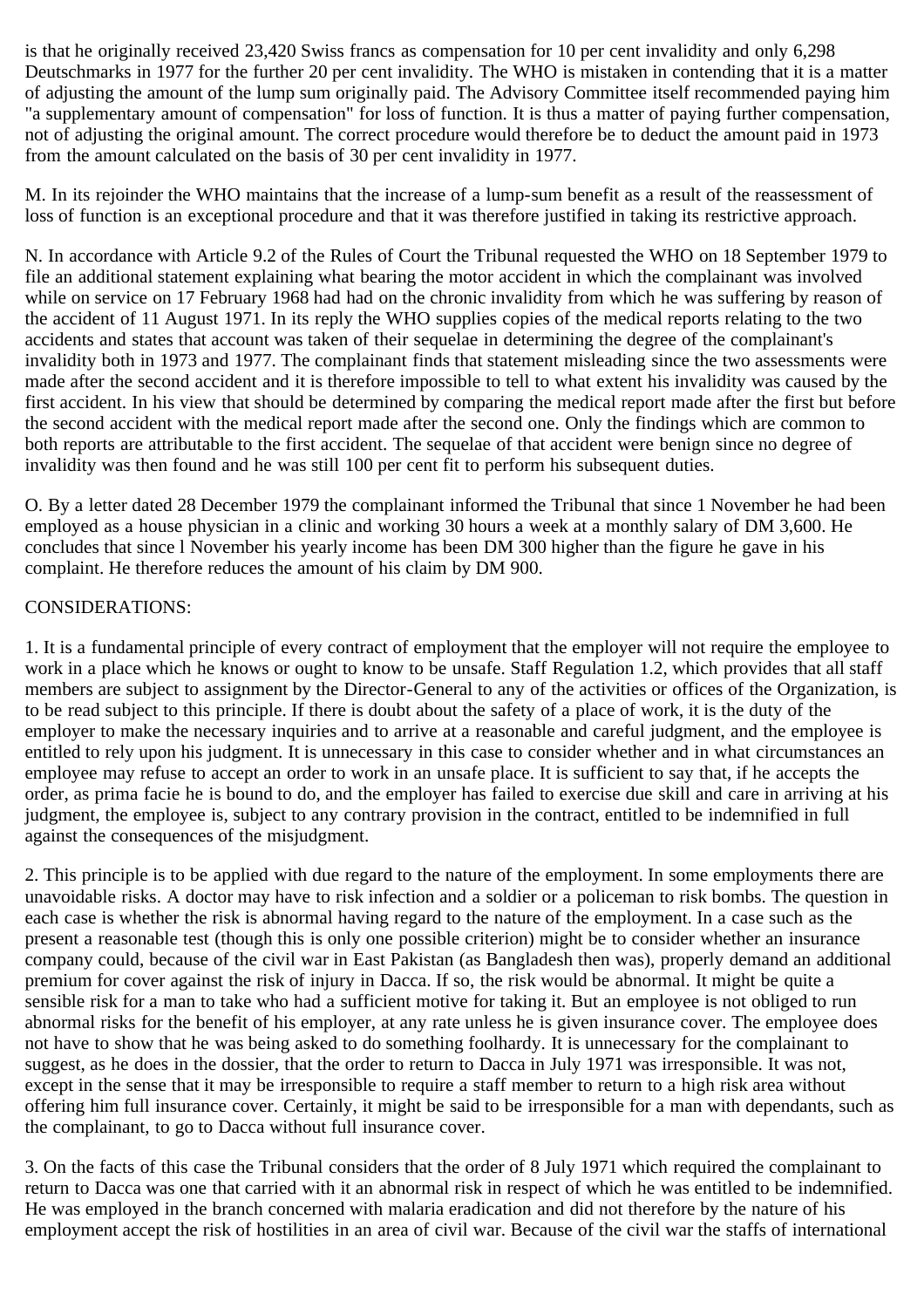organisations generally were evacuated in March and April 1971. In June the WHO representative made a brief visit to Dacca during which he found conditions to be normal. Senior officials of the Government of East Pakistan, who were not perhaps entirely unbiased, also expressed the view that the situation in Dacca was normal. On 21 June the Secretary-General of the United Nations agreed to the return of experts to East Pakistan but without dependants. On 1 July a bomb explosion injured an FAO driver and there was a report that a power station in Dacca had been blown up. On 6 August, about a fortnight after his return, the complainant was injured by a bomb dropped on the hotel in Dacca which he was visiting in the course of his duties.

4. The order of 8 July requiring the complainant to return to work was given by the Regional Director. The reasons for his decision do not appear in the dossier. If he decided that the risk was no higher than normal, he must, in the light of the above facts, have applied the wrong test. The risk of injury by hostile action was no greater for the complainant's dependants than it was for himself. The fact that their return was not authorised is sufficient by itself to show that the risk was abnormal.

## 5. Staff Rule 720 states:

"A staff member shall be entitled to compensation in the event of illness, accident or death attributable to the performance of official duties on behalf of the Organization, in accordance with rules established by the Director-General."

The scheme established by the rules (which are to be found in annex E of section 7 of the Staff Manual) does not purport to provide a complete indemnity. For example, the lump-sum payment for the loss of enjoyment of both eyes, i.e. total blindness, is fixed at twice the annual salary. Likewise, the compensation for a total loss of earning capacity is fixed at two-thirds of the annual salary and, according to the Organization, comes to an end at 60, that being the normal age for retirement.

6. The Organization contends, and the complainant disputes, that, even in cases where the Organization is at fault, the compensation is limited to the sums provided under this scheme. The Tribunal does not accept this contention. Rule 720 is contained in a section on social security which deals with benefits provided for the staff member; it should not be interpreted as a clause limiting the Organization's liability in the event of breach of contract. The compensation appropriate to a breach of contract is indemnification for loss actually incurred as a result of that particular breach; it cannot, unless the contract expressly so provides, be settled according to a general tariff.

7. In advancing this contention, the Organization relies in particular upon paragraph 4(a) of the Compensation Rules. The scheme created by the rules is not a general insurance against accidents, but only against those which are "deemed to be attributable to the performance of official duties". Paragraph 4(a) cites as an example of this "illness, injury or death resulting directly from particular hazards to the staff member's health or safety to which he was exposed solely as the result of his assignment by the Organization to an area in which these hazards existed". In the opinion of the Tribunal this refers to hazards within the contract, i.e. those which as noted in paragraph 2 above are inherent in the nature of the employment. It cannot be interpreted as empowering the Director-General to require the staff member to accept risks outside the contract; a subparagraph in a compensation scheme would not be the appropriate place for that.

## Compensation

8. It is therefore necessary for the Tribunal to assess the appropriate compensation. At the time of the incident on 11 August 1971 the complainant was aged 54. The explosion knocked him unconscious and he sustained injuries on the head, neck and back. He was taken to hospital in Dacca and then to a nursing home in Bangkok. His injuries were there diagnosed as a haematoma over the left occipital bone, bruises over the entire back, strains of the neck and the lumbar region of the back, concussion, post traumatic shock and probably herniation of an inter-vertebral disc. He was granted sick leave which he spent in the Federal Republic of Germany, his country of origin. By letter dated 17 July 1972 from the Chief of Personnel he was told that as a result of the latest medical report he was "considered fit to resume duty effective 1 July 1972 on condition that this entails no travel". (Other conditions were that he should at first be engaged on sedentary work at a duty station where adequate medical facilities were available and that subsequently field work should not involve frequent travel by jeep or on rough tracks.) The Chief of Personnel said that he had endeavoured to locate a post which would accommodate the above limitation but had not been successful. He offered the complainant the choice between a termination with indemnity under Staff Rule 930.5 and a year's leave without pay, during which time an exhaustive search would be made for a suitable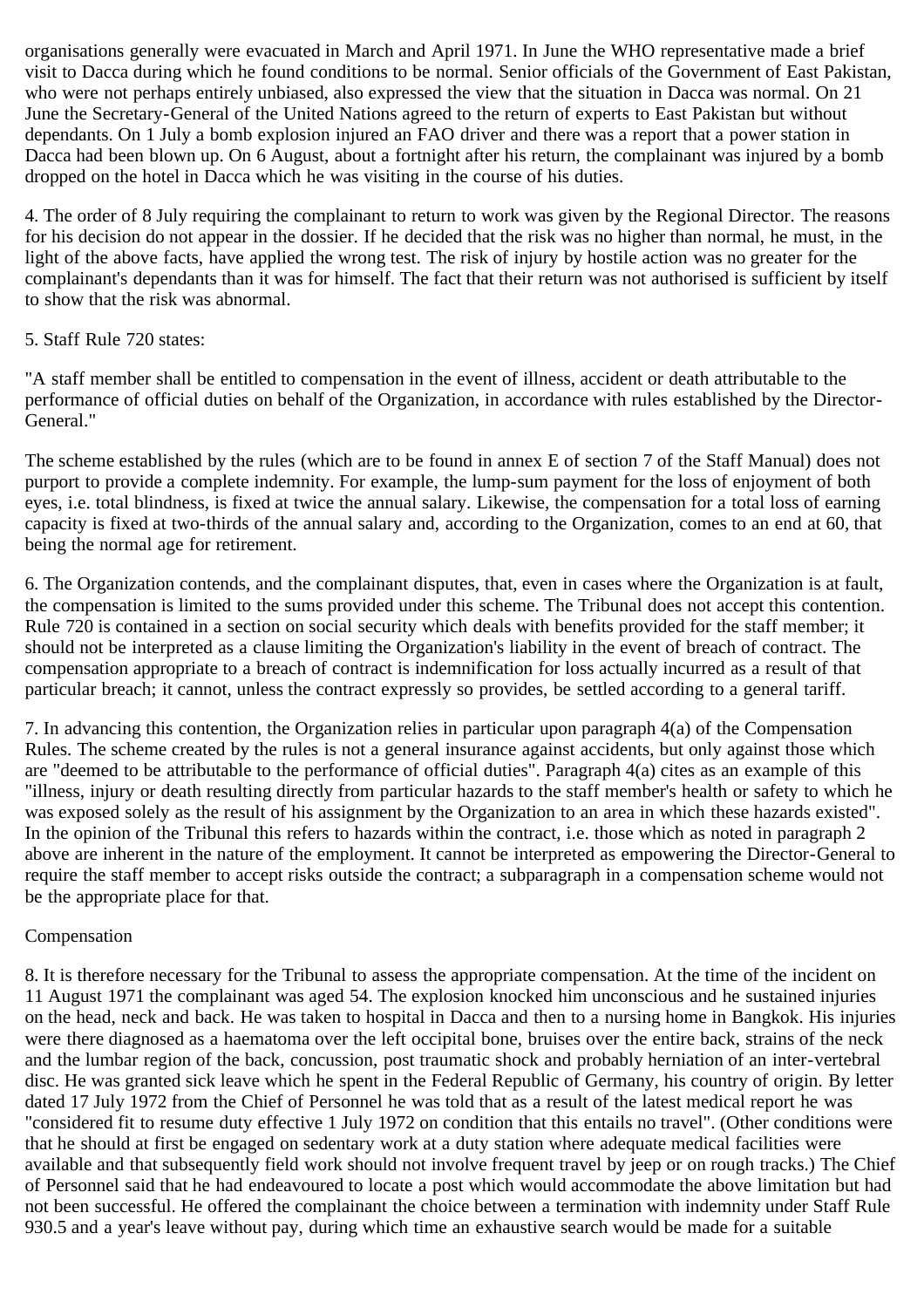assignment, although it would not be an easy task. The complainant did not make the choice but went to Geneva where he saw the Deputy Director-General who took a more liberal view of the situation. As a result he was sent to do training courses in tropical medicine and on 1 February 1973 he was assigned to a post at headquarters under the Director Malaria and Other Parasitic Diseases. On 31 January 1973 the Director JMS (Joint Medical Service) reported him as having a 10 per cent permanent partial incapacity due to loss of function in the cervical and lumbar regions.

9. In 1975 the complainant felt that his health was becoming worse and he asked the Director JMS for another medical examination. He was told that, as he was receiving his full salary, this would not be of much use, but that he would have a medical examination on retirement. It appears that during 1976 he was not working for more than six hours daily and the Director JMS recorded that the complainant had submitted a proper medical certificate to show that he had an incapacity of 25 per cent. He was in hospital for treatment from 25 July until 4 September 1976 and again from 29 March until 6 May 1977, on 17 and 19 May 1977, just before his retirement, he was given a final examination by the Medical Service, which reported as follows:

"(1) lumbar pains with partial blockage of lumbar column in extension: (according to evaluation made in 1972) no change;

(2) headaches and neck pains with sequelae of disc lesion between atlas and axis on the right, Marked paraesthesia in upper limbs;

(3) sequelae of brain concussion with subsequent diagnosis of latent diabetes necessitating a low-carbohydrate diet and marked disturbances of libido in a man aged 60 years;

(4) hypotrophy of the gluteal muscles with difficulty in maintaining a seated position, muscular fatigability and sphincter weakness."

The Medical Service concluded that the combined effect of these four conditions was 30 per cent of a total permanent disability and this conclusion was accepted by the Director- General. On 30 June 1977 the complainant retired at the age of 60.

10. The complainant did not join the Organization until he was 40 with the result that on retirement he received only two-thirds of the full pension. Before joining the Organization he had been fully trained as a general practitioner in West Germany and he intended to go back into general practice at least until he was 65. In West Germany about 30 per cent of practising doctors are between the ages of 60 and 69. Before he retired the complainant applied to the Institution which admits physicians to insurance practice; he was rejected because of his incapacity to work more than six hours daily and his need for an annual treatment of six weeks. The average weekly hours of a West German practitioner are 56.8 and in relation to that the complainant had a working capacity of only 52 per cent. During the remainder of 1977 he applied unsuccessfully for various other jobs. Eventually on 16 January 1978 he accepted a part-time post with a 30-hour working week as an assistant medical officer at a clinic at an annual salary of 42,900 Deutschmarks. The average annual net earnings of a practitioner are DM 114,000. On 23 January 1978 the complainant sent to the Director-General a detailed and documented claim for "a loss of earning, experienced after retirement only", limited to the age of 65. This he claimed as reparation for the damage done as the result of the instruction to resume duty in Dacca. At the same time he offered to work for a further five years for the Organization in his previous post and to treat the appointment as settling his claim. The answer was that his claim could not be entertained.

11. The compensation rules provide for compensation for disability under three heads namely -

1. cost of medical treatment including loss of salary, if any;

2. loss of earning capacity by reason of continuing invalidity, which under the scheme is met by an invalidity pension; and

3. a lump sum for loss of enjoyment of life.

It is convenient to assess the complainant's claim to compensation under these three heads, provided that the third head is understood to embrace a claim for physical pain and suffering. As to the first head the complainant accepts that he has been fully compensated. Under the second and third heads there is a dispute between the parties as to